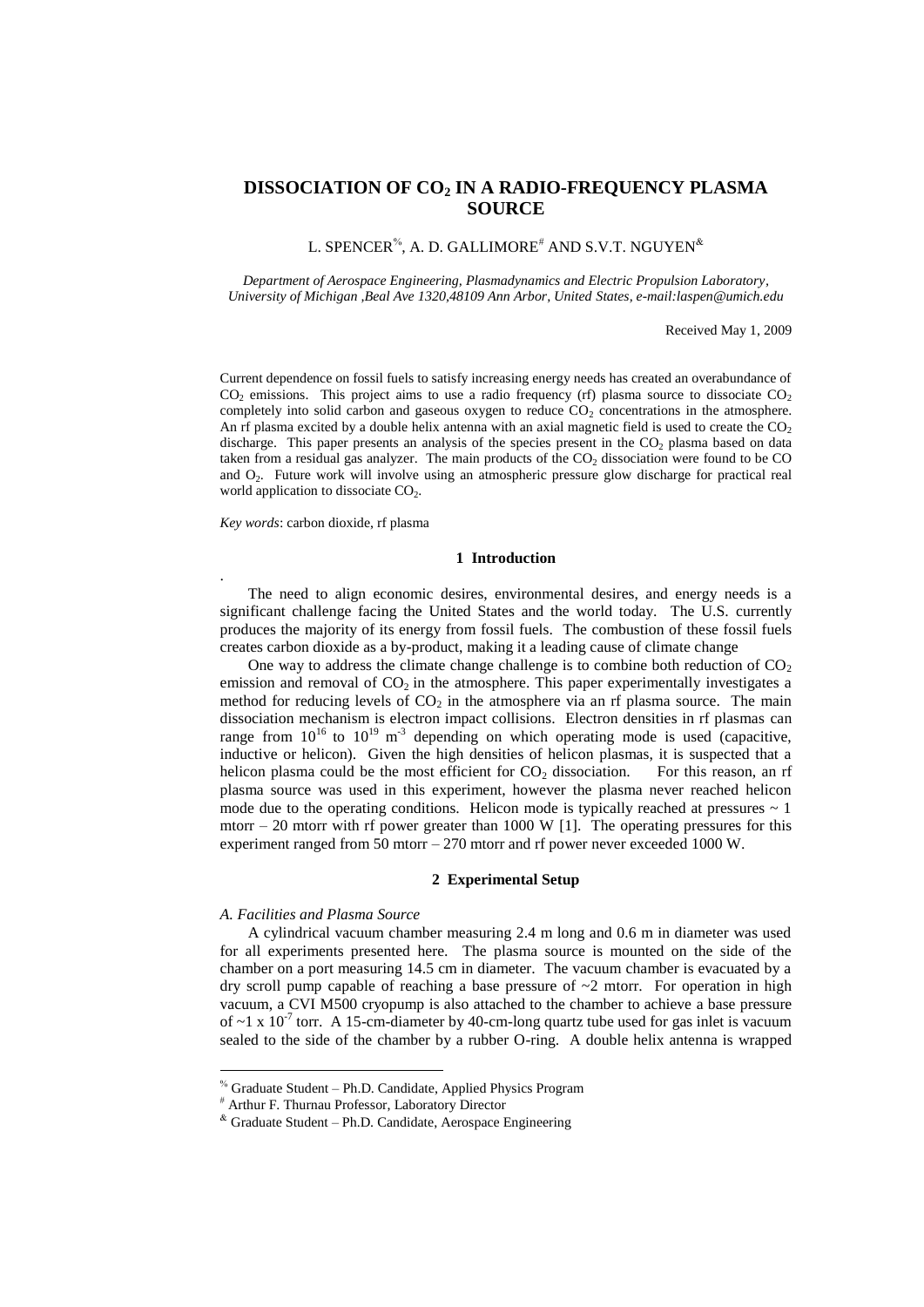around the tube which is connected to a 13.56-MHz, 3-kW rf power supply through a pistyle matching network. The matching network reduces the reflected power to about 10 W or less during operation. Three separate magnetic coils surround both the antenna and tube. A Lambda DC power supply capable of outputting a maximum of 60 A supplies current to the magnetic coils. The peak magnetic field strength along plasma source centerline is 415 G.

#### *B. Residual Gas Analyzer*

Mass spectroscopy measurements are taken with a SRS RGA100 residual gas analyzer. Because the vacuum chamber pressure during source operation is higher than the operating pressure ceiling of the RGA  $(10<sup>-4</sup>$  torr), the RGA is attached to a small differentiallypumped subchamber that is connected to the top of the vacuum chamber (Fig. 1). This arrangement allows for experimental operating pressures in the main vacuum chamber to be higher than  $10<sup>-4</sup>$  torr while the RGA subchamber pressure is kept well below this threshold.

A variable leak valve isolates the RGA chamber from the plasma chamber. A Varian V70LP turbomolecular pump is attached directly to the RGA chamber which can achieve a base pressure of  $10^{-8}$  torr. Inside the RGA, gas species are ionized and identified according to the mass/charge ratio. The collected ion current is sent to the RGA software that converts current to partial pressure by the equation  $I = S^*p$ , where *I* is the ion current in A, *p* is the partial pressure in torr, and *S* is the gas sensitivity factor [2]. Figure 1 shows a diagram of the vacuum chamber, plasma source, and RGA chamber.



**Figure 1 : Experimental setup.**

#### **3 Results and Discussion**

# *A. Species Identification*

Based on data taken from the RGA, the main species present in the  $CO<sub>2</sub>$  plasma were  $CO<sub>2</sub>$ , CO, and  $O<sub>2</sub>$  with mass/charge ratios of 44, 28, and 32 respectively. Given that the atomic masses of CO and  $N_2$  are 28.0101 and 28.0134 respectively, the RGA is not capable of distinguishing between singly-ionized CO and singly-ionized  $N_2$ . To eliminate this ambiguity, a preliminary background scan was taken before any  $CO<sub>2</sub>$  flowed into the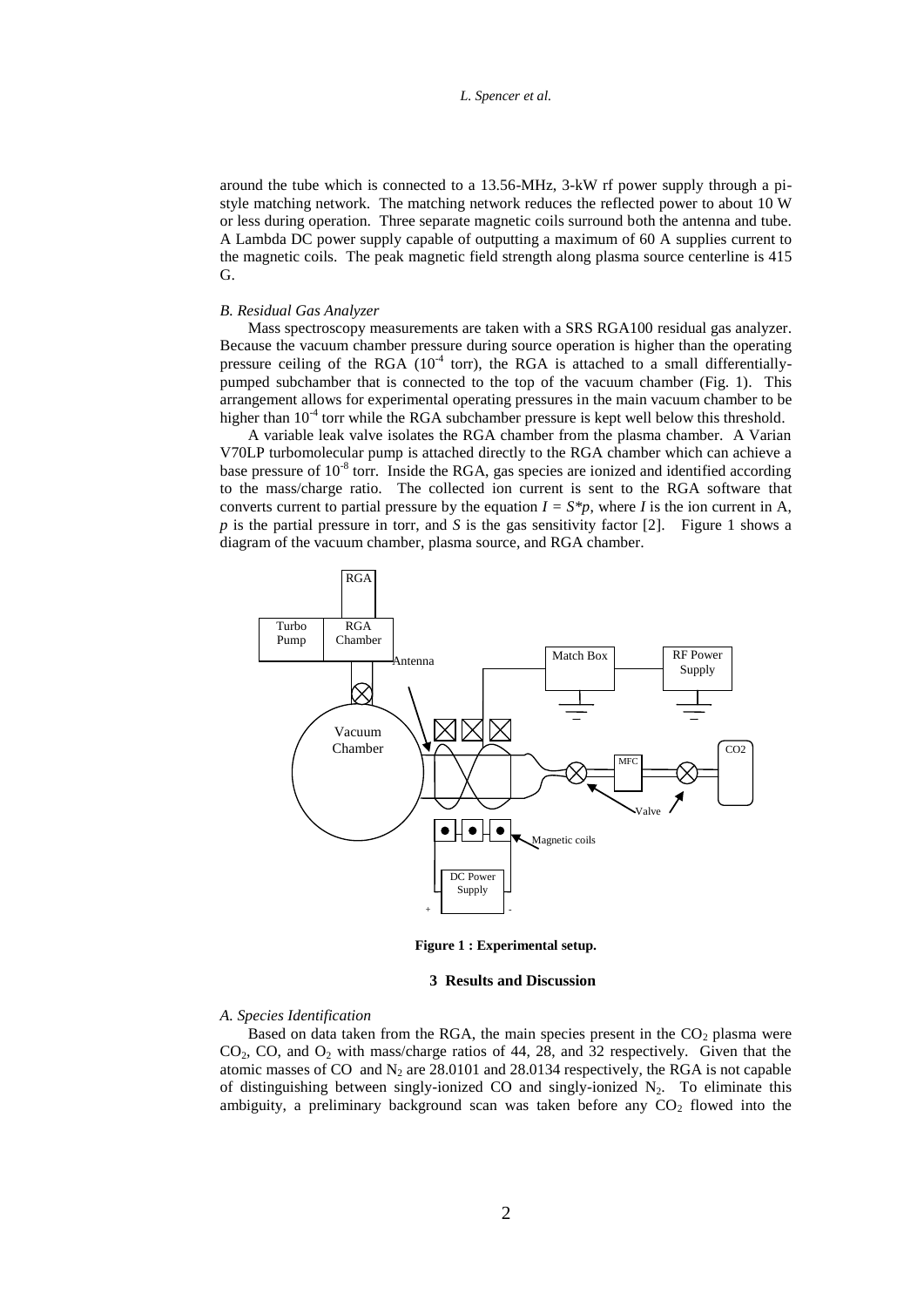chamber. Assuming that there are no significant leaks in the vacuum system, the partial pressure of  $N_2$  should not increase with the introduction of  $CO_2$ . By subtracting the background scan from all subsequential scans, any resulting partial pressure measurements at the mass/charge ratio of 28 can be taken to correspond to singly-ionized CO.

To insure that the RGA data accurately represent the species present in the vacuum chamber, gas correction factors for  $CO<sub>2</sub>$ ,  $CO<sub>2</sub>$ , and  $O<sub>2</sub>$  must be used. The ion current is converted to a partial pressure by using the gas sensitivity of  $N_2$ . Ideally, gas sensitivity factors for  $CO<sub>2</sub>$ ,  $CO<sub>2</sub>$ , and  $O<sub>2</sub>$  should be found experimentally for the specific vacuum facility and operation conditions used here. The sensitivty factor for the specific gas can then be used to calculate the partial pressure at the specified mass/charge ratio. However, first a simple approach was used to analyze RGA data by assuming the following gas correction factors for  $CO_2$ ,  $CO$ , and  $O_2$  relative to  $N_2$ : 1.45, 1.05, 1.01, respectively [3]. These factors were derived from electron impact ionization cross sections and were used to correct the sensitivity factor in calculating partial pressure. Future work will involve directly calculating the gas sensitivity to increase the level of accuracy.

#### *B. Effects of Mass Flow Rate, RF Power, and Magnetic Field*

To determine the optimal conditions for  $CO<sub>2</sub>$  dissociation, three parameters were varied : mass flow rate of  $CO<sub>2</sub>$ , rf power, and magnetic field strength. The data presented here are for 10, 25, 50, and 100 sccm  $CO<sub>2</sub>$ , which correspond to operating pressures of 50, 100, 167, and 270 mtorr, respectively. RF power was set to 250, 500, 750, and 1000 W, and the applied dc current for the magnetic coils was set to 0, 25, and 50 A for each flow rate. Figures 2(a)-(d) display the normalized gas partial pressure with respect to the RGA chamber pressure for  $CO_2$ ,  $CO$ , and  $O_2$  plotted versus rf power.

The general trend shown in the plots below is that the partial pressure of CO increases with increasing power for each flow rate. Likewise, the partial pressure of  $CO<sub>2</sub>$  decreases with increasing power, indicating the dissociation of  $CO<sub>2</sub>$ . The partial pressure of  $O<sub>2</sub>$ remains relatively constant for plots  $(a) - (d)$ . Figure 1 $(a)$  shows the lowest partial pressure of  $CO<sub>2</sub>$  and the highest partial pressure of CO. As mass flow rate is increased, the partial pressure of  $CO<sub>2</sub>$  becomes higher while the amount of CO produced becomes slightly lower. This result is expected because as more gas molecules are introduced into the system at a fixed power, the collision rate increases making it less likely that an electron will have enough energy to dissociate a molecule of  $CO<sub>2</sub>$ . An analysis of magnetic field strength indicates no significant trend in plots (a) – (d), suggesting it does not affect dissociation; however data is inconclusive at this time.

The main dissociation reactions of  $CO<sub>2</sub>$  via electron impact are as follows:

$$
CO_2 + e^- \rightarrow CO_2^* + e^-
$$
  

$$
CO_2^* + e^- \rightarrow CO + \frac{1}{2}O_2
$$

Therefore, it was expected that the partial pressure of CO and  $O_2$  would increase [4]. However,  $O_2$  concentrations remain constant, suggesting that the oxygen molecules are reacting with other species present in the system like hydrogen or carbon. It is unlikely that CO further dissociated into C and O, due to its continual increase in partial pressure with increasing power. If CO were to dissociate, one would expect a decrease in partial pressure and an increase in the partial pressure of oxygen, neither of which were observed here. The bond dissociation energy of CO is twice the bond dissociation energy of  $CO<sub>2</sub>$  (11 eV vs 5.5) eV), making it significantly harder to break the CO bonds, thus explaining why CO dissociation did not occur here [5].